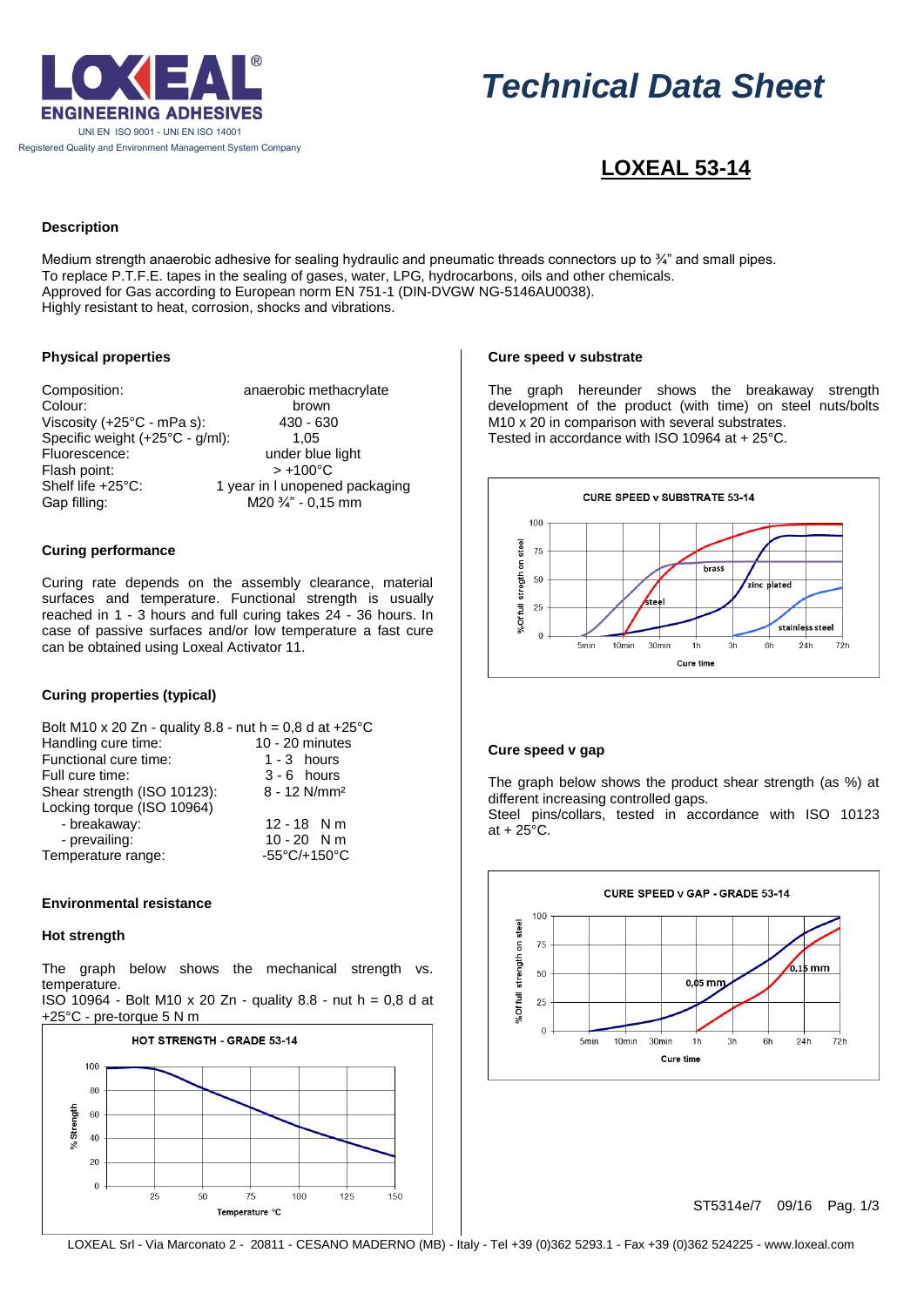#### **Cure speed v temperature**

The following graph shows the breakaway strength of the product (as %) at different temperatures. Steel nuts/bolts M10 x 20, tested according to ISO 10964



#### **Cure speed v activator**

Polymerization could be slowed down by substrate nature, large gaps; cure speed can be improved by applying appropriate activator to the substrate(s).

The following graph shows the breakaway strength of the product (as %) and the cure speed developments using our activator 11 compared to the ones with no activator.

Zn nuts/bolts M10 x 20, tested according to ISO 10964 at a temperature of + 25°C.



#### **Heat aging**

The graph below shows the strength resistance behavior as a function of temperature/time.

Zn nuts/bolts M10 x 20 - (pre-torque of 5 N m, cured 7 days at +25°C) - aged at temperature indicated and tested at +25°C according to ISO 10964.



#### **Chemical resistance**

Aged under conditions below after 24 hours from polymerisation at indicated temperature.

 **TECHNICAL DATA SHEET LOXEAL 53-14 09/16**

| Substance | Resistance<br>after 100 h | l Resistance<br>after 500 h | <b>Resistance</b><br>after 1000 h |
|-----------|---------------------------|-----------------------------|-----------------------------------|
|           |                           |                             |                                   |

| Motor oil         | 125 | excellent | excellent | excellent |
|-------------------|-----|-----------|-----------|-----------|
| Gear box oil      | 125 | excellent | excellent | excellent |
| Gasoline          | 25  | excellent | excellent | excellent |
| Water/glycol      | 87  | excellent | excellent | excellent |
| 50%               |     |           |           |           |
| <b>Brakes oil</b> | 25  | excellent | excellent | excellent |
|                   |     |           |           |           |

For information on resistance with other chemicals, contact Loxeal Technical Service

#### **Directions for use**

Loxeal Threadsealing are anaerobic resins that cure when confined between two metal surfaces in absence of air (ex. threaded joint).

Some recommendations for best results:

- Clean the threads with Loxeal Cleaner 10 and allow drying before assembling (water, oil or dirtiness prevent sealant's full adhesion on threaded parts).

- Apply a bead of product along the entire circumference between the first and the second thread of the male in sufficient quantity to fill the entire threaded surface.

For product with higher viscosity, apply a small amount on the female thread too, to ensure the correct filling of the threaded joint during assembly.

- Rotate occasionally back and forth during the manual screwing to adjust the distribution of the product on the threads.

- Once the screwing is complete, seal the joints with usual torque down by the product's specific handling cure time.

Handling cure time (mentioned above on page 1/3) depends on the type of substrate and relates to the following use conditions:

a) Steel, carbon or cast iron fittings

b) Environmental temperature at 25C°

c) Gap within specific tolerances

Shorter handling cure time relates to the following:

- Brass or bronze fittings
- Summer temperatures
- Small gaps

While longer handling cure time relates to the following:

- Inox or passivated (chrome, etc) fittings

- Winter temperatures (temperatures close to 0°C may prevent the curing)

- Large gaps

If the above conditions happen, we recommend the usage of Loxeal Activator 11.

#### **Disassembly and cleaning**

To disassemble the pieces, use conventional tools. When possible, disassembly is made easier by heating pieces at +150°C/+250°C and hot dissembling them.

Remove the cured product mechanically and finish cleaning with Acetone.

ST5314e/7 09/16 Pag. 2/3